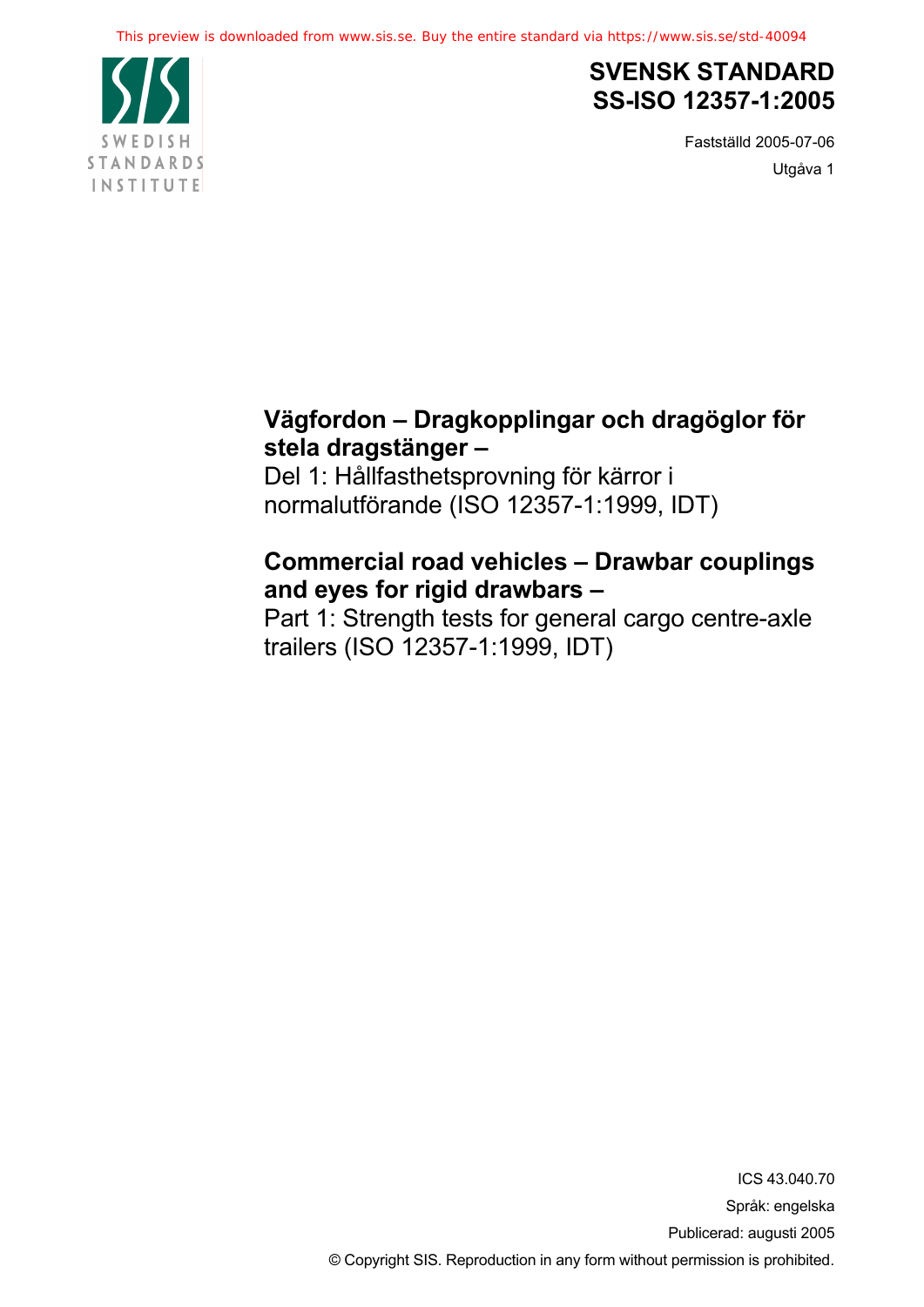Den internationella standarden ISO 12357-1:1999 gäller som svensk standard. Detta dokument innehåller den officiella engelska versionen av ISO 12357-1:1999.

The International Standard ISO 12357-1:1999 has the status of a Swedish Standard. This document contains the official English version of ISO 12357-1:1999.

Upplysningar om **sakinnehållet** i standarden lämnas av SIS, Swedish Standards Institute, telefon 08 - 555 520 00.

Standarder kan beställas hos SIS Förlag AB som även lämnar **allmänna upplysningar** om svensk och utländsk standard. *Postadress*: SIS Förlag AB, 118 80 STOCKHOLM *Telefon*: 08 - 555 523 10. *Telefax*: 08 - 555 523 11 *E-post*: sis.sales@sis.se. *Internet*: www.sis.se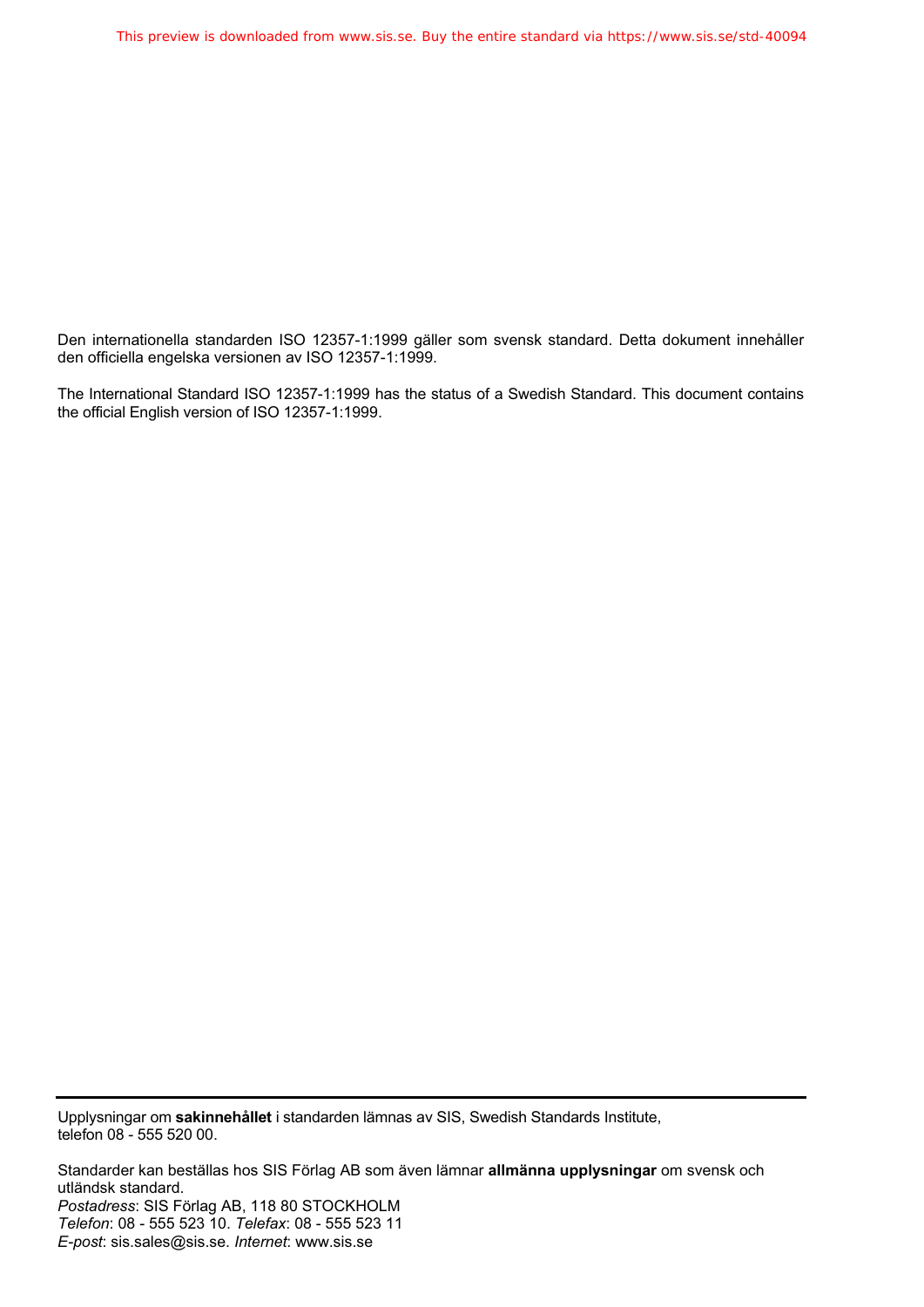### **Foreword**

ISO (the International Organization for Standardization) is a worldwide federation of national standards bodies (ISO member bodies). The work of preparing International Standards is normally carried out through ISO technical committees. Each member body interested in a subject for which a technical committee has been established has the right to be represented on that committee. International organizations, governmental and non-governmental, in liaison with ISO, also take part in the work. ISO collaborates closely with the International Electrotechnical Commission (IEC) on all matters of electrotechnical standardization.

International Standards are drafted in accordance with the rules given in the ISO/IEC Directives, Part 3.

Draft International Standards adopted by the technical committees are circulated to the member bodies for voting. Publication as an International Standard requires approval by at least 75 % of the member bodies casting a vote.

Attention is drawn to the possibility that some of the elements of this International Standard may be the subject of patent rights. ISO shall not be held responsible for identifying any or all such patent rights.

International Standard ISO 12357 was prepared by Technical Committee ISO/TC 22, Road vehicles, Subcommittee SC 15, Interchangeability of components of commercial vehicles and buses.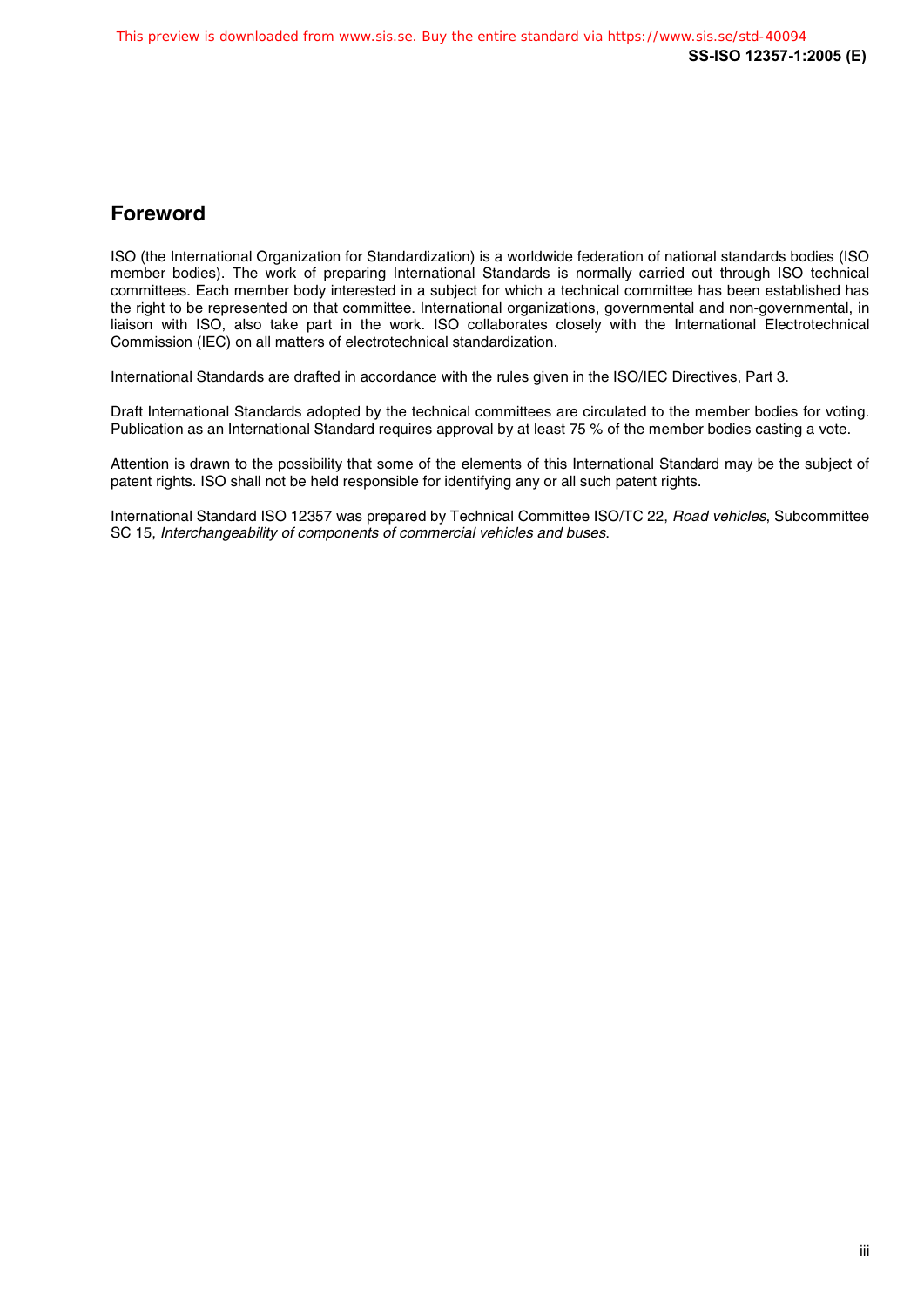This preview is downloaded from www.sis.se. Buy the entire standard via https://www.sis.se/std-40094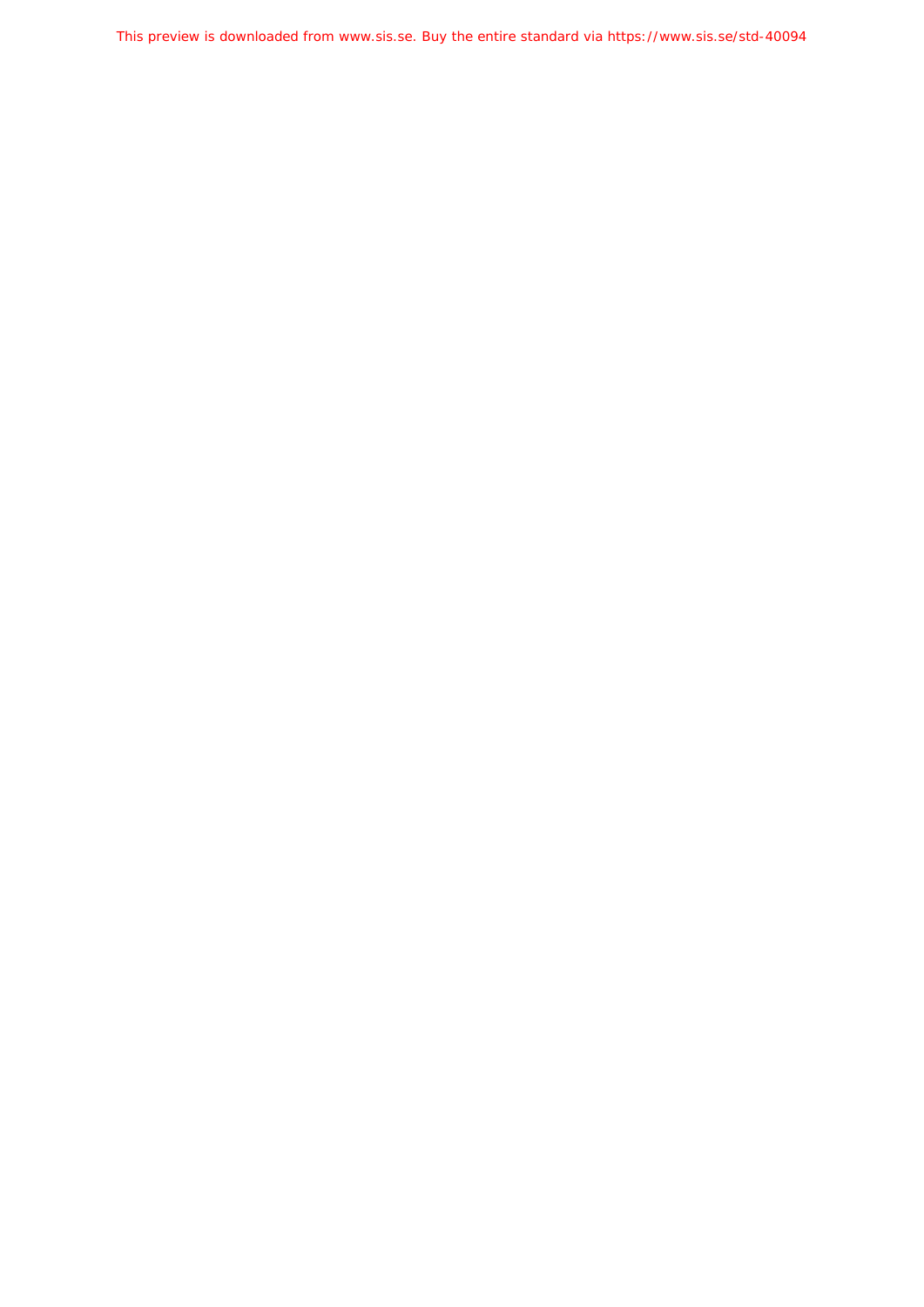## **Commercial road vehicles — Drawbar couplings and eyes for rigid drawbars — Strength tests**

### **1 Scope**

This International Standard specifies the test conditions and strength requirements to be met by drawbar couplings (see ISO 3584) and the corresponding drawbar eyes (see ISO 1102 and ISO 8755) for rigid drawbars, which are provided for use with centre-axle trailers with a technical maximum mass *C* exceeding 3,5 t (tonnes).

### **2 Normative references**

The following normative documents contain provisions which, through reference in this text, constitute provisions of this International Standard. For dated references, subsequent amendments to, or revisions of, any of these publications do not apply. However, parties to agreements based on this International Standard are encouraged to investigate the possibility of applying the most recent editions of the normative documents indicated below. For undated references, the latest edition of the normative document referred to applies. Members of ISO and IEC maintain registers of currently valid International Standards.

ISO 1102, Commercial road vehicles — Mechanical connections between towing vehicles and trailers — 50 mm drawbar couplings.

ISO 1176, Road vehicles — Masses — Vocabulary and codes.

ISO 3584, Road vehicles — Mounting of mechanical coupling devices on rear cross members of trucks.

ISO 8755, Commercial road vehicles — Mechanical connections between towing vehicles and trailers — 40 mm drawbar coupling.

### **3 Terms and definitions**

For the purposes of this International Standard, the following terms and definitions apply.

#### **3.1**

#### *S*-**value**

mass imposed vertically on the coupling under static conditions by the centre-axle trailer loaded to its maximum design total mass

#### **3.2**

#### **centre-axle trailer**

towed vehicle equipped with a towing device which cannot move vertically (in relation to the trailer), and in which the axle(s) is(are) positioned close to the centre of gravity of the vehicle (when uniformly loaded) such that only a small static vertical load, not exceeding 10 % of the load corresponding to the maximum design total mass of the trailer or load of 10 kN (whichever is the smaller), is transmitted to the drawing vehicle